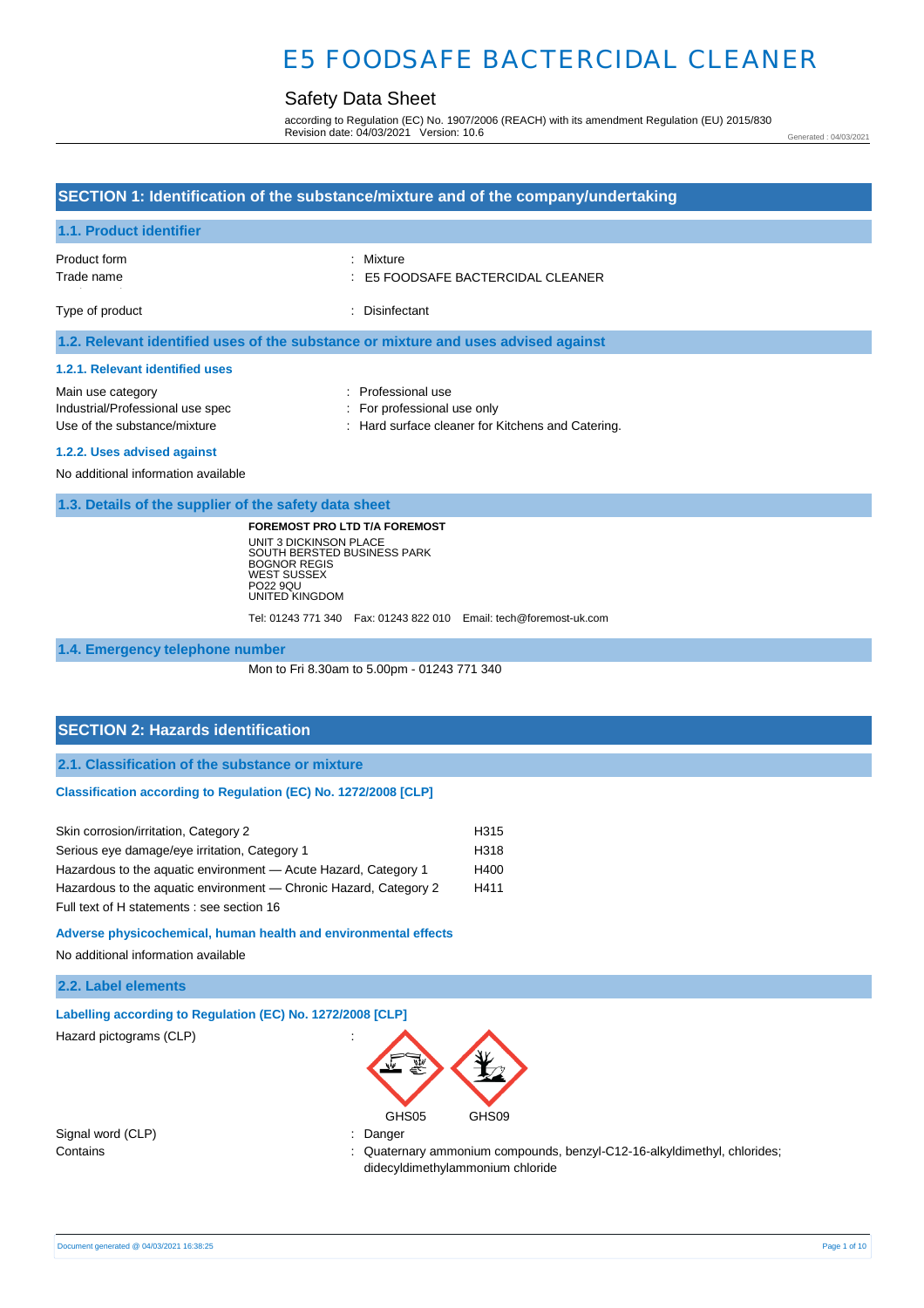# Safety Data Sheet

according to Regulation (EC) No. 1907/2006 (REACH) with its amendment Regulation (EU) 2015/830

| Hazard statements (CLP)        | : H315 - Causes skin irritation.                                                     |
|--------------------------------|--------------------------------------------------------------------------------------|
|                                | H318 - Causes serious eye damage.                                                    |
|                                | H410 - Very toxic to aquatic life with long lasting effects.                         |
| Precautionary statements (CLP) | : P264 - Wash hands thoroughly after handling.                                       |
|                                | P273 - Avoid release to the environment.                                             |
|                                | P280 - Wear eye protection, protective gloves.                                       |
|                                | P302+P352 - IF ON SKIN: Wash with plenty of water.                                   |
|                                | P305+P351+P338 - IF IN EYES: Rinse cautiously with water for several minutes. Remove |
|                                | contact lenses, if present and easy to do. Continue rinsing.                         |
|                                | P315 - Get immediate medical advice/attention.                                       |
|                                | P362+P364 - Take off contaminated clothing and wash it before reuse.                 |
|                                | P391 - Collect spillage.                                                             |
|                                |                                                                                      |

## **2.3. Other hazards**

#### No additional information available

### **SECTION 3: Composition/information on ingredients**

# **3.1. Substances**

### Not applicable

## **3.2. Mixtures**

| <b>Name</b>                                                               | <b>Product identifier</b>                                                                               | $\frac{9}{6}$ | <b>Classification according to</b><br><b>Regulation (EC) No.</b><br>1272/2008 [CLP]                                                   |
|---------------------------------------------------------------------------|---------------------------------------------------------------------------------------------------------|---------------|---------------------------------------------------------------------------------------------------------------------------------------|
| Alcohol Alkoxylate                                                        | (CAS-No.) 166736-08-9<br>(REACH-no) Exempt/Polymer                                                      | $1 - 5$       | Acute Tox. 4 (Oral), H302<br>Eye Dam. 1, H318                                                                                         |
| Quaternary ammonium compounds, benzyl-C12-16-<br>alkyldimethyl, chlorides | (CAS-No.) 68424-85-1<br>(EC-No.) 270-325-2<br>(REACH-no) 01-2119965180-41                               | $1 - 5$       | Acute Tox. 4 (Oral), H302<br>Skin Corr. 1B, H314<br>Eye Dam. 1, H318<br>Aquatic Acute 1, H400 (M=10)<br>Aquatic Chronic 1, H410 (M=1) |
| didecyldimethylammonium chloride                                          | (CAS-No.) 7173-51-5<br>(EC-No.) 230-525-2<br>(EC Index-No.) 612-131-00-6<br>(REACH-no) 01-2119945987-15 | $1 - 5$       | Acute Tox. 4 (Oral), H302<br>Skin Corr. 1B, H314<br>Eye Dam. 1, H318<br>Aquatic Acute 1, H400 (M=10)<br>Aquatic Chronic 2, H411       |

| <b>Specific concentration limits:</b> |                                                    |                                                                        |
|---------------------------------------|----------------------------------------------------|------------------------------------------------------------------------|
| <b>Name</b>                           | <b>Product identifier</b>                          | <b>Specific concentration limits</b>                                   |
| Alcohol Alkoxylate                    | (CAS-No.) 166736-08-9<br>(REACH-no) Exempt/Polymer | $(1 < C ≤ 10)$ Eye Irrit. 2, H319<br>$(10 < C < 100)$ Eye Dam. 1, H318 |

Full text of H-statements: see section 16

# **SECTION 4: First aid measures**

| 4.1. Description of first aid measures   |                                                                                                                                                                                                    |
|------------------------------------------|----------------------------------------------------------------------------------------------------------------------------------------------------------------------------------------------------|
| First-aid measures general               | : Get medical advice/attention if you feel unwell.                                                                                                                                                 |
| First-aid measures after inhalation      | : Remove person to fresh air and keep comfortable for breathing.                                                                                                                                   |
| First-aid measures after skin contact    | : Wash skin with plenty of water.                                                                                                                                                                  |
| First-aid measures after eye contact     | : IF IN EYES: Rinse cautiously with water for several minutes. Remove contact lenses, if<br>present and easy to do. Continue rinsing. If eye irritation persists: Get medical<br>advice/attention. |
| First-aid measures after ingestion       | : Do NOT induce vomiting. Rinse mouth. Drink plenty of water. Get medical advice/attention.                                                                                                        |
| Document generated @ 04/03/2021 16:38:25 | Page 2 of 10                                                                                                                                                                                       |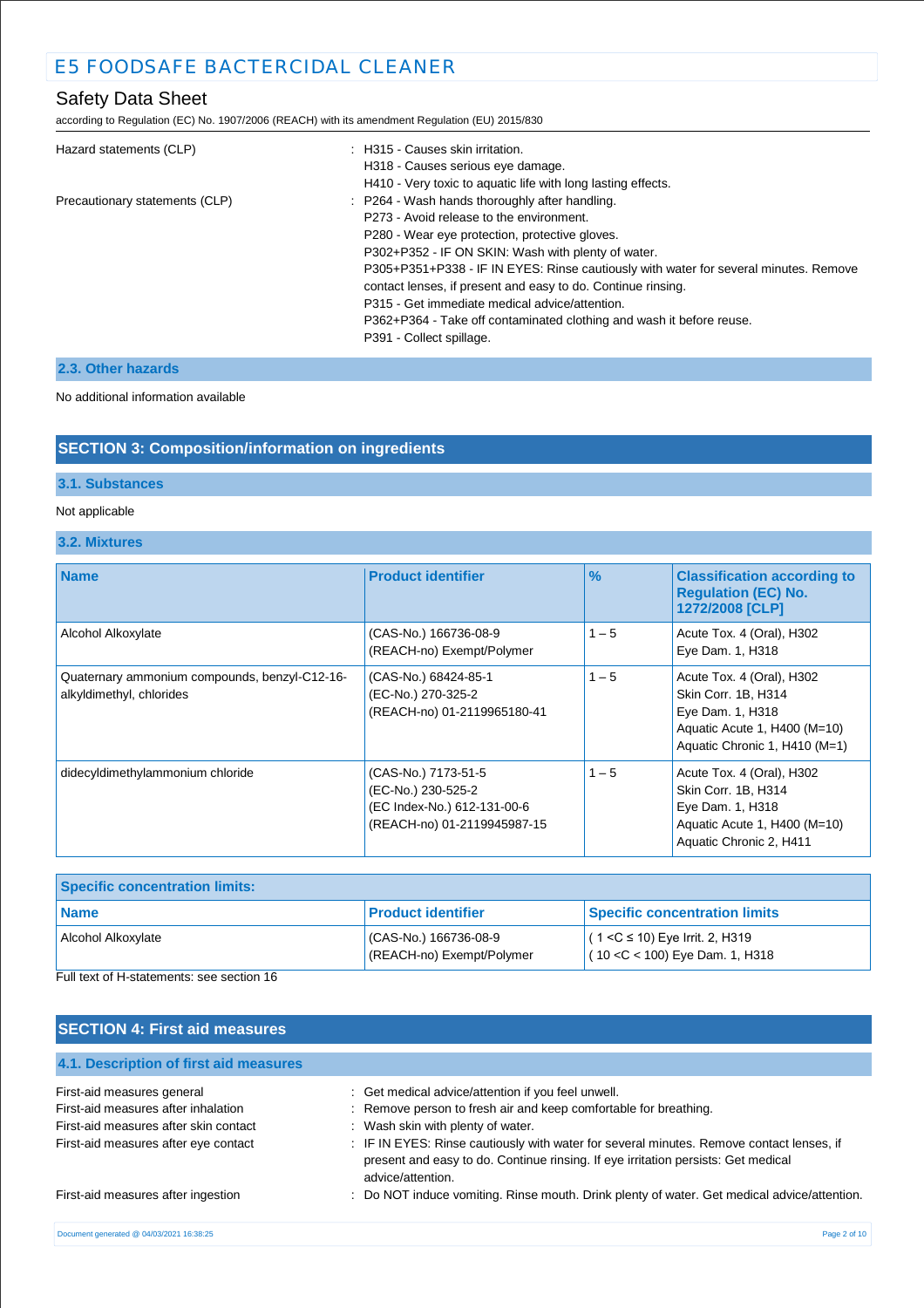## Safety Data Sheet

according to Regulation (EC) No. 1907/2006 (REACH) with its amendment Regulation (EU) 2015/830

## **4.2. Most important symptoms and effects, both acute and delayed** Symptoms/effects after inhalation : May cause respiratory irritation. Symptoms/effects after skin contact : Causes skin irritation. Symptoms/effects after eye contact : Causes serious eye damage.

- 
- Symptoms/effects after ingestion : May cause gastrointestinal irritation, nausea, vomiting and diarrhoea.

### **4.3. Indication of any immediate medical attention and special treatment needed**

Treat symptomatically.

### **SECTION 5: Firefighting measures**

**5.1. Extinguishing media**

Suitable extinguishing media : Carbon dioxide. Dry powder. Foam.

**5.2. Special hazards arising from the substance or mixture**

No additional information available

**5.3. Advice for firefighters**

No additional information available

# **SECTION 6: Accidental release measures 6.1. Personal precautions, protective equipment and emergency procedures 6.1.1. For non-emergency personnel**  Emergency procedures **in the example of the example of the Evacuate unnecessary personnel. 6.1.2. For emergency responders**  Protective equipment **interval and the COV** versional protective equipment as required. **6.2. Environmental precautions** Avoid release to the environment. **6.3. Methods and material for containment and cleaning up** For containment  $\qquad \qquad$ : Collect spillage.

Methods for cleaning up **interpret in the spills** with inert solids, such as clay or diatomaceous earth as soon as possible.

#### **6.4. Reference to other sections**

For further information refer to section 8: "Exposure controls/personal protection". For further information refer to section 13.

| <b>SECTION 7: Handling and storage</b>                                                          |                                                                                                                                                                                                   |  |
|-------------------------------------------------------------------------------------------------|---------------------------------------------------------------------------------------------------------------------------------------------------------------------------------------------------|--|
| 7.1. Precautions for safe handling                                                              |                                                                                                                                                                                                   |  |
| Precautions for safe handling<br>Hygiene measures                                               | : Avoid contact with skin and eyes.<br>: Do not eat, drink or smoke when using this product.                                                                                                      |  |
| 7.2. Conditions for safe storage, including any incompatibilities                               |                                                                                                                                                                                                   |  |
| Technical measures<br>Storage conditions<br>Incompatible products<br>Special rules on packaging | Does not require any specific or particular technical measures.<br>: Keep container closed when not in use.<br>Oxidizing agent. Strong acids. Strong bases.<br>: Keep only in original container. |  |
| 7.3. Specific end use(s)                                                                        |                                                                                                                                                                                                   |  |
| No additional information available                                                             |                                                                                                                                                                                                   |  |

Document generated @ 04/03/2021 16:38:25 Page 3 of 10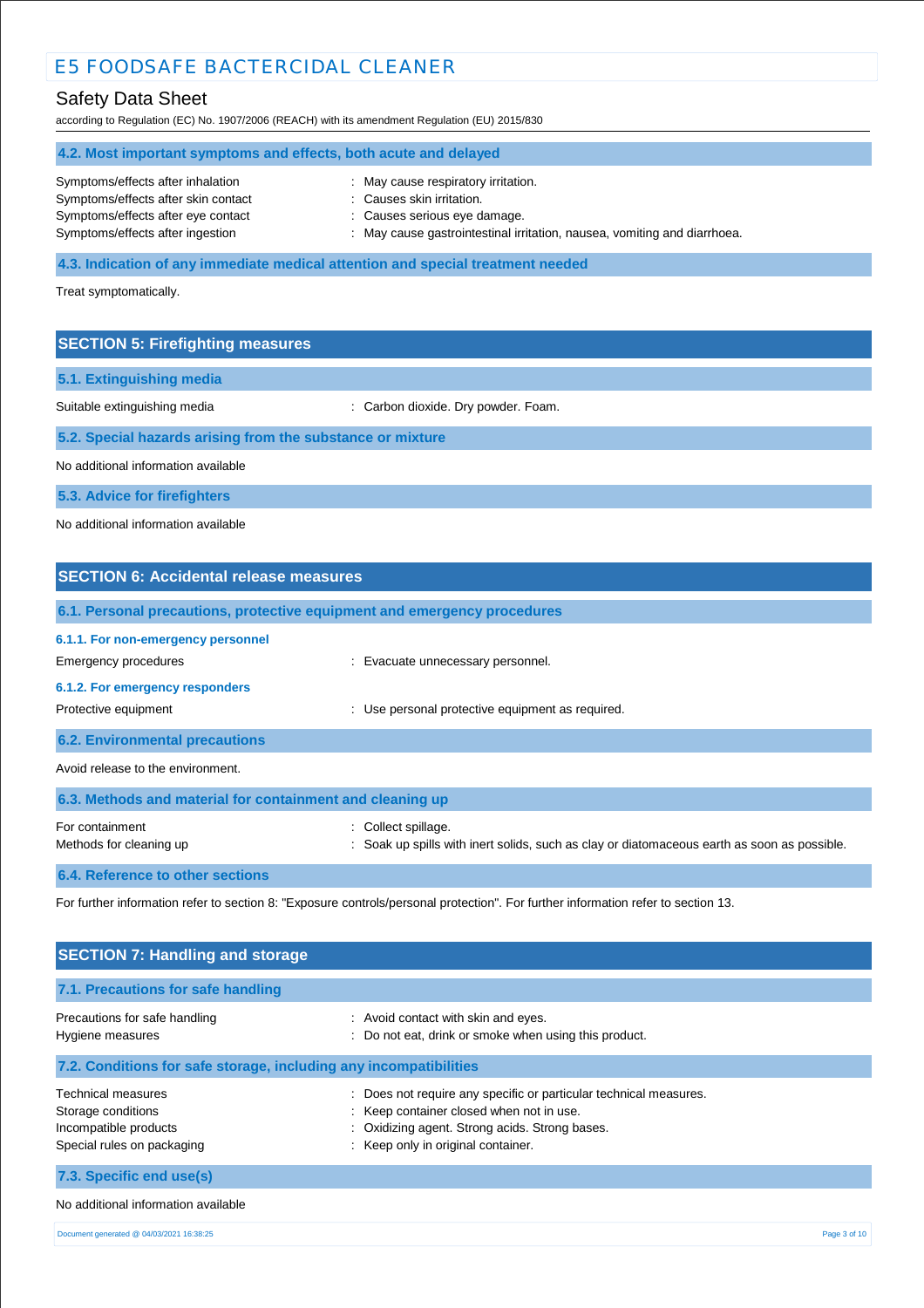### Safety Data Sheet

according to Regulation (EC) No. 1907/2006 (REACH) with its amendment Regulation (EU) 2015/830

#### **SECTION 8: Exposure controls/personal protection**

#### **8.1. Control parameters**

#### **8.1.1 National occupational exposure and biological limit values**

No additional information available

**8.1.2. Recommended monitoring procedures** 

No additional information available

### **8.1.3. Air contaminants formed**

No additional information available

#### **8.1.4. DNEL and PNEC**

No additional information available

#### **8.1.5. Control banding**

No additional information available

**8.2. Exposure controls**

#### **8.2.1. Appropriate engineering controls**

No additional information available

### **8.2.2. Personal protection equipment**

#### **Personal protective equipment symbol(s):**



#### **8.2.2.1. Eye and face protection**

| Eye protection:        |  |
|------------------------|--|
| Safety glasses. EN 166 |  |

#### **8.2.2.2. Skin protection**

#### **Skin and body protection:**

Not required for normal conditions of use

#### **Hand protection:**

Chemical resistant gloves (according to European standard EN 374 or equivalent). Nitrile rubber gloves

| Other skin protection<br>Materials for protective clothing: |
|-------------------------------------------------------------|
| Not required for normal conditions of use                   |
|                                                             |

#### **8.2.2.3. Respiratory protection**

**Respiratory protection:**

Not required for normal conditions of use

#### **8.2.2.4. Thermal hazards**

No additional information available

#### **8.2.3. Environmental exposure controls**

No additional information available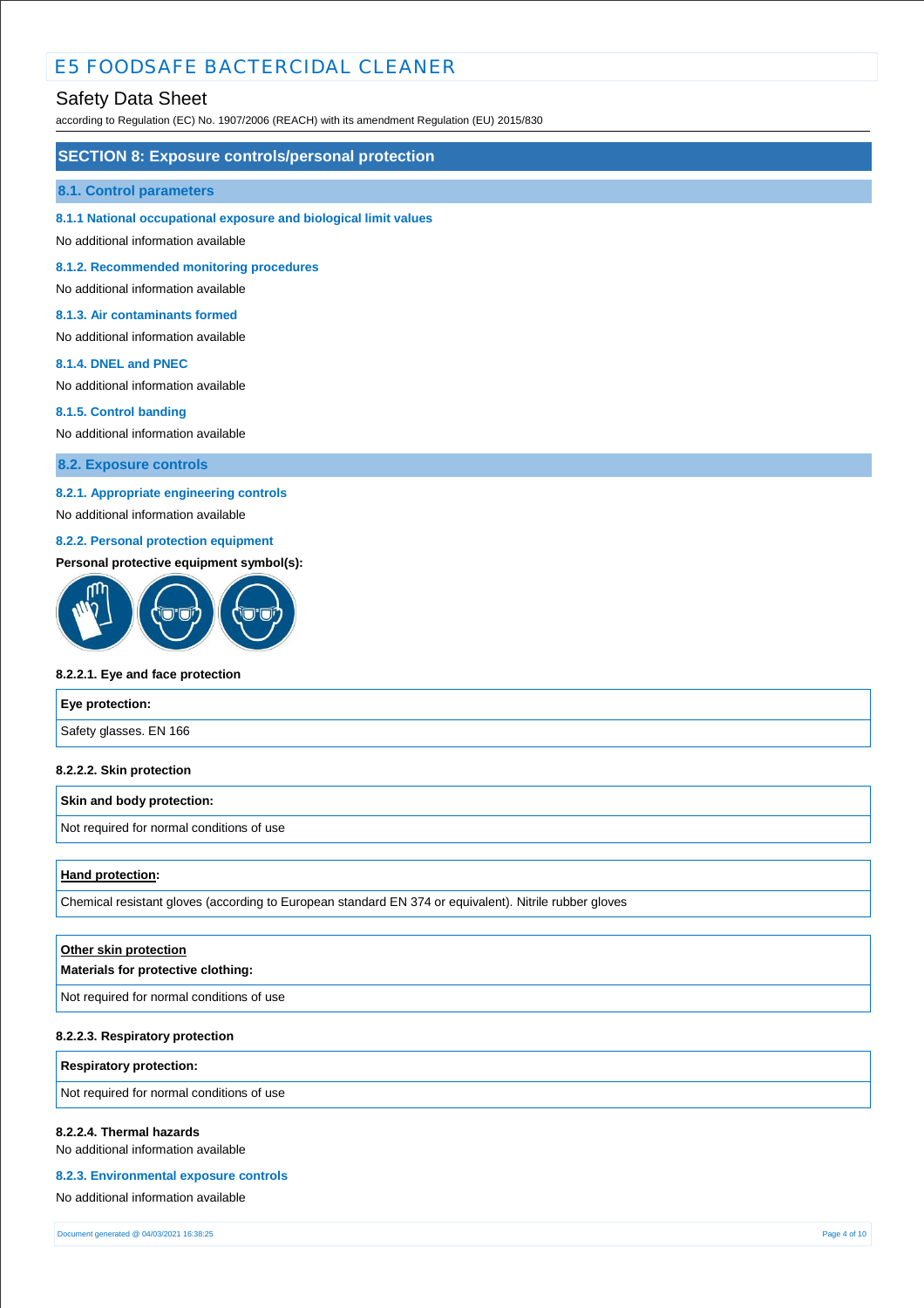## Safety Data Sheet

according to Regulation (EC) No. 1907/2006 (REACH) with its amendment Regulation (EU) 2015/830

| <b>SECTION 9: Physical and chemical properties</b>                                                                                                                                                                                                                                                                                 |                                                                                                                                                                                                                                               |  |
|------------------------------------------------------------------------------------------------------------------------------------------------------------------------------------------------------------------------------------------------------------------------------------------------------------------------------------|-----------------------------------------------------------------------------------------------------------------------------------------------------------------------------------------------------------------------------------------------|--|
| 9.1. Information on basic physical and chemical properties                                                                                                                                                                                                                                                                         |                                                                                                                                                                                                                                               |  |
| Physical state<br>Appearance<br>Colour<br>Odour<br>Odour threshold<br>рH<br>Relative evaporation rate (butylacetate=1)<br>Melting point<br>Freezing point<br>Boiling point<br>Flash point<br>Auto-ignition temperature                                                                                                             | : Liquid<br>: Liquid.<br>: red.<br>odourless.<br>No data available<br>10.8<br>No data available<br>No data available<br>No data available<br>: $\geq 100$ °C<br>No data available<br>No data available                                        |  |
| Decomposition temperature<br>Flammability (solid, gas)<br>Vapour pressure<br>Relative vapour density at 20 °C<br>Relative density<br>Solubility<br>Partition coefficient n-octanol/water (Log Pow)<br>Viscosity, kinematic<br>Viscosity, dynamic<br><b>Explosive properties</b><br>Oxidising properties<br><b>Explosive limits</b> | No data available<br>No data available<br>No data available<br>No data available<br>: 1.07<br>Soluble in water.<br>No data available<br>No data available<br>No data available<br>No data available<br>No data available<br>No data available |  |

#### **9.2. Other information**

No additional information available

## **SECTION 10: Stability and reactivity**

### **10.1. Reactivity**

The product is non-reactive under normal conditions of use, storage and transport.

### **10.2. Chemical stability**

Stable under normal conditions.

**10.3. Possibility of hazardous reactions**

No dangerous reactions known under normal conditions of use.

**10.4. Conditions to avoid**

None under recommended storage and handling conditions (see section 7).

**10.5. Incompatible materials**

None under normal use.

**10.6. Hazardous decomposition products**

Under normal conditions of storage and use, hazardous decomposition products should not be produced.

# **SECTION 11: Toxicological information**

### **11.1 Information on toxicological effects**

Acute toxicity (oral) **interval** to the control of the control of the control of the control of the control of the control of the control of the control of the control of the control of the control of the control of the co Acute toxicity (dermal) **and in the case of the contract of the contract of the contract of the contract of the contract of the contract of the contract of the contract of the contract of the contract of the contract of th** Document generated @ 04/03/2021 16:38:25 Page 5 of 10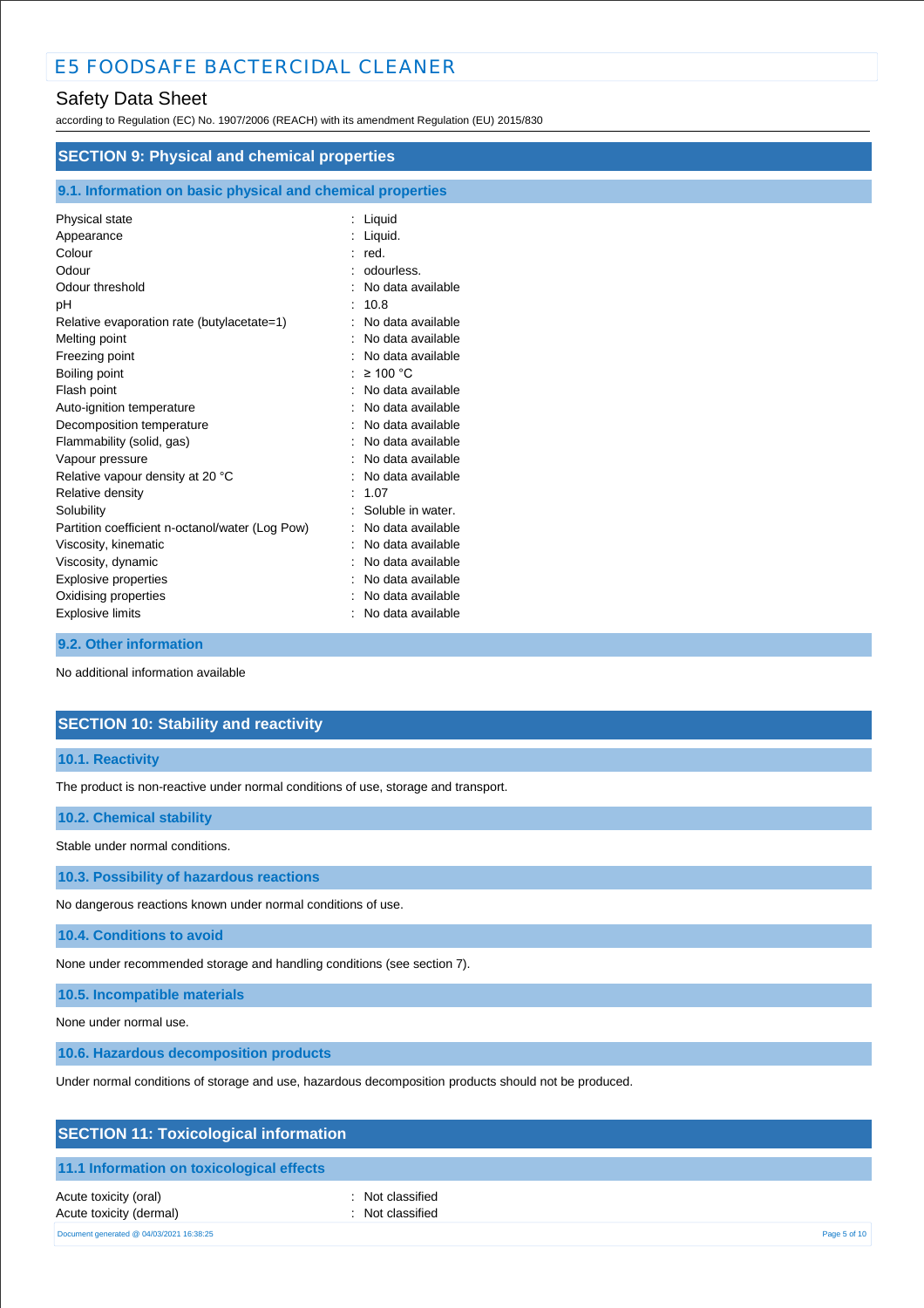# Safety Data Sheet

according to Regulation (EC) No. 1907/2006 (REACH) with its amendment Regulation (EU) 2015/830

| Acute toxicity (inhalation)       | : Not classified                         |
|-----------------------------------|------------------------------------------|
| Skin corrosion/irritation         | : Causes skin irritation.<br>pH: 10.8    |
| Serious eye damage/irritation     | : Causes serious eye damage.<br>pH: 10.8 |
| Respiratory or skin sensitisation | : Not classified                         |
| Germ cell mutagenicity            | : Not classified                         |
| Carcinogenicity                   | : Not classified                         |
| Reproductive toxicity             | : Not classified                         |
| STOT-single exposure              | : Not classified                         |
| STOT-repeated exposure            | : Not classified                         |
| Aspiration hazard                 | : Not classified                         |

| <b>SECTION 12: Ecological information</b>                                                                                   |                                                                                     |
|-----------------------------------------------------------------------------------------------------------------------------|-------------------------------------------------------------------------------------|
| 12.1. Toxicity                                                                                                              |                                                                                     |
| Hazardous to the aquatic environment, short-term<br>(acute)<br>Hazardous to the aquatic environment, long-term<br>(chronic) | : Very toxic to aquatic life.<br>: Toxic to aquatic life with long lasting effects. |
| Alcohol Alkoxylate (166736-08-9)                                                                                            |                                                                                     |

| $ $ LC50 - Fish [1]        | $10 - 100$ mg/l |
|----------------------------|-----------------|
| EC50 - Crustacea [1]       | $10 - 100$ mg/l |
| ErC50 other aquatic plants | $10 - 100$ mg/l |
|                            |                 |

**12.2. Persistence and degradability**

No additional information available

**12.3. Bioaccumulative potential**

No additional information available

**12.4. Mobility in soil**

No additional information available

**12.5. Results of PBT and vPvB assessment**

No additional information available

**12.6. Other adverse effects**

No additional information available

## **SECTION 13: Disposal considerations**

**13.1. Waste treatment methods**

No additional information available

### **SECTION 14: Transport information**

### In accordance with ADR / IMDG / IATA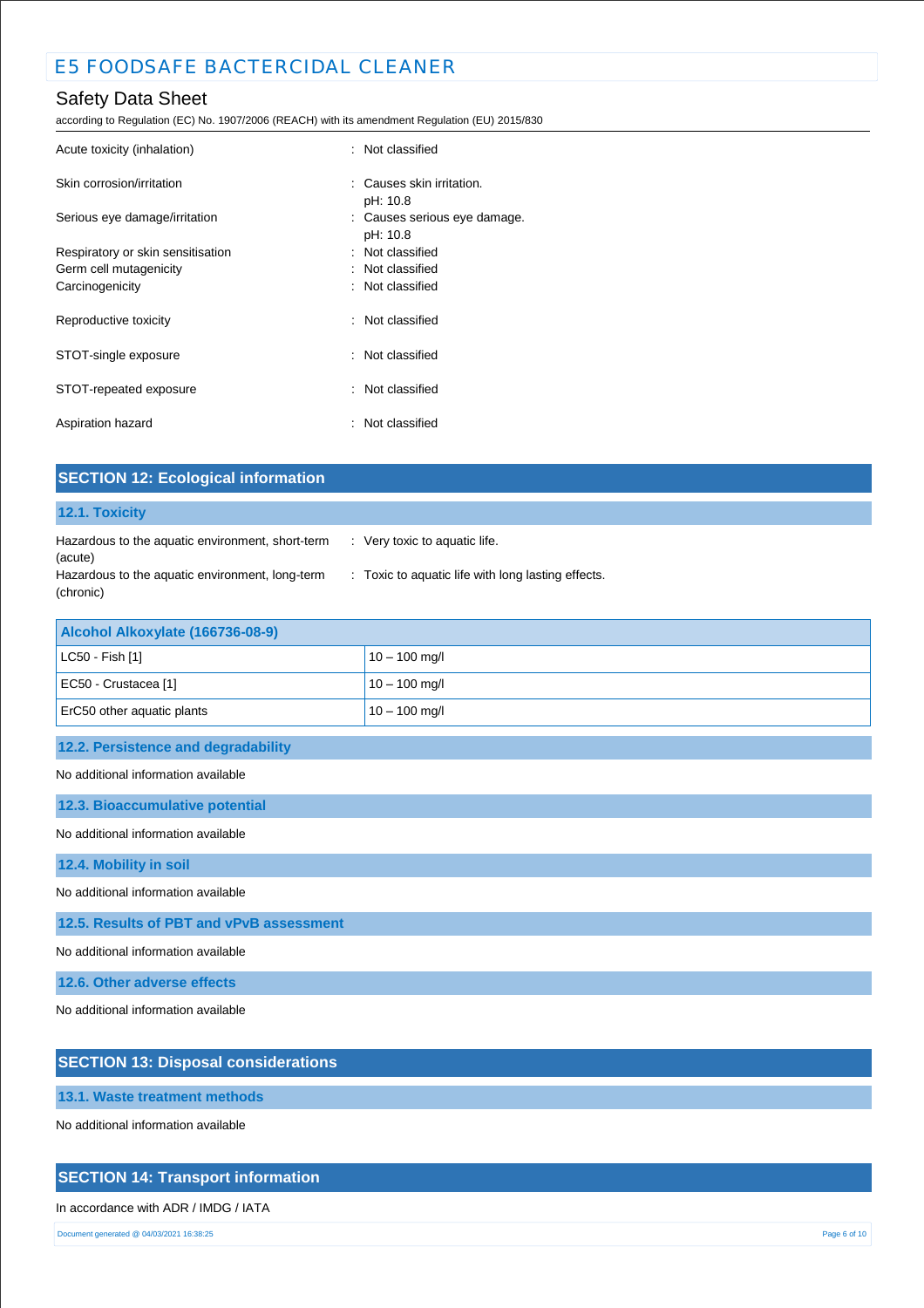# Safety Data Sheet

according to Regulation (EC) No. 1907/2006 (REACH) with its amendment Regulation (EU) 2015/830

| 14.1 UN number                                                                                                                   |                                                                                                                                                                                                                                                                                                                                       |
|----------------------------------------------------------------------------------------------------------------------------------|---------------------------------------------------------------------------------------------------------------------------------------------------------------------------------------------------------------------------------------------------------------------------------------------------------------------------------------|
| UN-No. (ADR)<br>UN-No. (IMDG)<br>UN-No. (IATA)                                                                                   | $:$ UN 3082<br>$:$ UN 3082<br>: UN 3082                                                                                                                                                                                                                                                                                               |
| 14.2. UN proper shipping name                                                                                                    |                                                                                                                                                                                                                                                                                                                                       |
| Proper Shipping Name (ADR)<br>Proper Shipping Name (IMDG)<br>Proper Shipping Name (IATA)<br>Transport document description (ADR) | : ENVIRONMENTALLY HAZARDOUS SUBSTANCE, LIQUID, N.O.S.<br>: ENVIRONMENTALLY HAZARDOUS SUBSTANCE, LIQUID, N.O.S.<br>: Environmentally hazardous substance, liquid, n.o.s.<br>: UN 3082 ENVIRONMENTALLY HAZARDOUS SUBSTANCE, LIQUID, N.O.S.<br>(ALKYLDIMETHYLBENZYLAMMONIUM CHLORIDE, DIDECYL DIMETHYLAMMONIUM<br>CHLORIDE), 9, III, (-) |
| Transport document description (IMDG)<br>Transport document description (IATA)                                                   | : UN 3082 ENVIRONMENTALLY HAZARDOUS SUBSTANCE, LIQUID, N.O.S.<br>(ALKYLDIMETHYLBENZYLAMMONIUM CHLORIDE, DIDECYL DIMETHYLAMMONIUM<br>CHLORIDE), 9, III<br>: UN 3082 Environmentally hazardous substance, liquid, n.o.s.<br>(ALKYLDIMETHYLBENZYLAMMONIUM CHLORIDE, DIDECYL DIMETHYLAMMONIUM                                             |
|                                                                                                                                  | CHLORIDE), 9, III                                                                                                                                                                                                                                                                                                                     |
| 14.3. Transport hazard class(es)                                                                                                 |                                                                                                                                                                                                                                                                                                                                       |
| ADR<br>Transport hazard class(es) (ADR)<br>Danger labels (ADR)                                                                   | $\therefore$ 9<br>:9                                                                                                                                                                                                                                                                                                                  |
| <b>IMDG</b><br>Transport hazard class(es) (IMDG)                                                                                 | : 9                                                                                                                                                                                                                                                                                                                                   |
| Danger labels (IMDG)                                                                                                             | : 9                                                                                                                                                                                                                                                                                                                                   |
| IATA                                                                                                                             |                                                                                                                                                                                                                                                                                                                                       |
| Transport hazard class(es) (IATA)<br>Danger labels (IATA)                                                                        | : 9<br>$\colon 9$                                                                                                                                                                                                                                                                                                                     |
|                                                                                                                                  |                                                                                                                                                                                                                                                                                                                                       |
| 14.4. Packing group                                                                                                              |                                                                                                                                                                                                                                                                                                                                       |
| Packing group (ADR)<br>Packing group (IMDG)<br>Packing group (IATA)                                                              | $: \mathbb{H}$<br>$:$ $\mathbb H$<br>: $\,$ III                                                                                                                                                                                                                                                                                       |

### **14.5. Environmental hazards**

Dangerous for the environment : Yes (Environmentally hazardous substances derogation applies (quantity of liquids ≤ 5 litres or net mass of solids ≤ 5 kg). The environmentally hazardous substance mark is therefore not required, as stated in the ADR regulation, section 5.2.1.8.1.)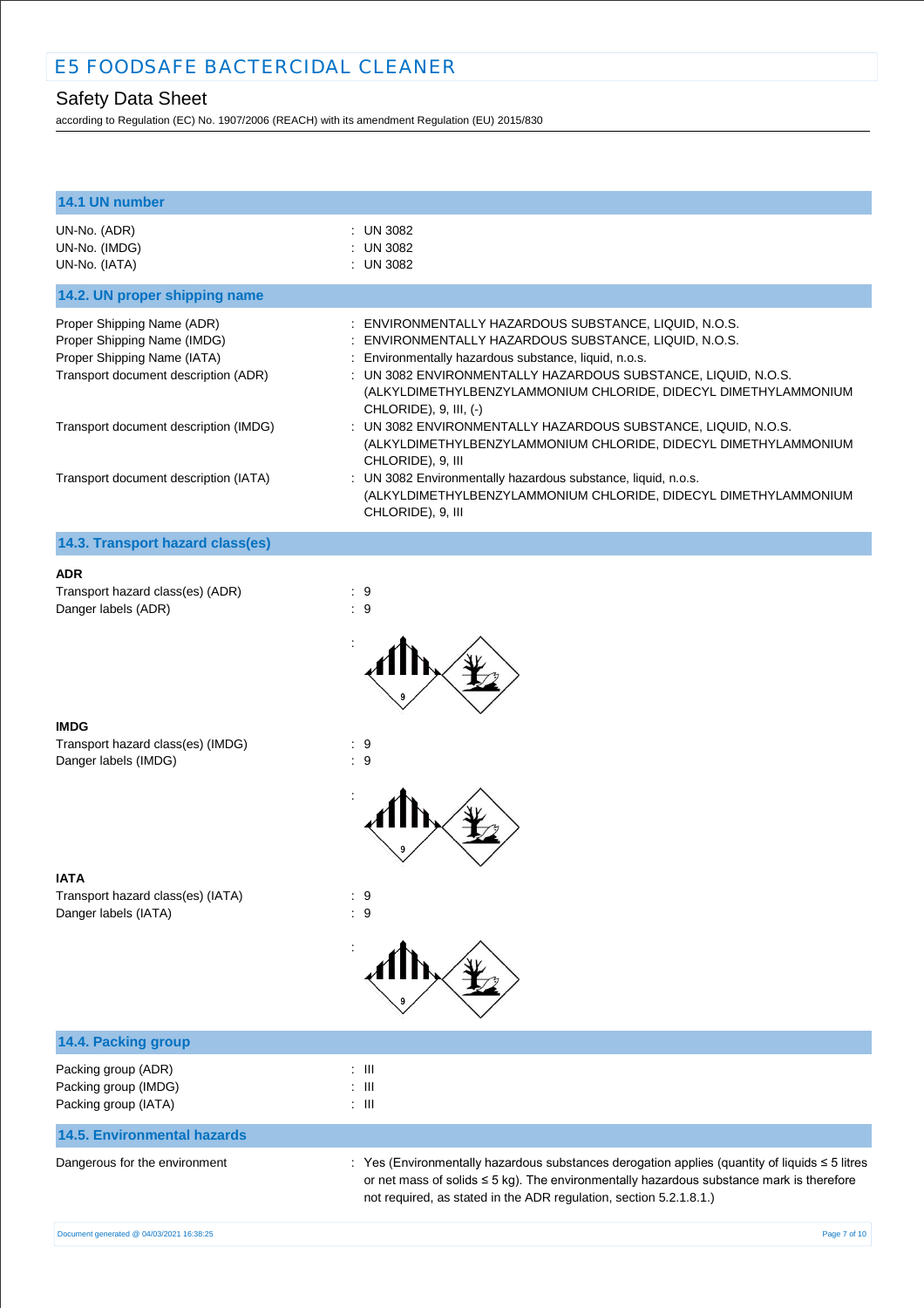# Safety Data Sheet

according to Regulation (EC) No. 1907/2006 (REACH) with its amendment Regulation (EU) 2015/830

| : Yes (IMDG 5.2.1.6.1 derogation applies (quantity of liquids $\leq$ 5 litres or net mass of solids $\leq$<br>5 kg))<br>No supplementary information available<br>14.6. Special precautions for user<br>Classification code (ADR)<br>M6<br>274, 335, 601<br>5 <sub>l</sub><br>E <sub>1</sub><br>P001, IBC03, LP01, R001<br>PP <sub>1</sub><br>MP19<br>T4<br>$\ddot{\phantom{a}}$<br>Portable tank and bulk container special provisions<br>: TP1, TP29<br>(ADR)<br>Tank code (ADR)<br>: LGBV<br>AT<br>Vehicle for tank carriage<br>3<br>Transport category (ADR)<br>Special provisions for carriage - Packages (ADR)<br>: V12<br>Special provisions for carriage - Loading, unloading<br>: CV13<br>and handling (ADR)<br>Hazard identification number (Kemler No.)<br>90<br>Orange plates<br>90<br><b>3082</b><br>Tunnel restriction code (ADR)<br>$-3Z$<br><b>Transport by sea</b><br>Special provisions (IMDG)<br>274, 335, 969<br>Limited quantities (IMDG)<br>5 <sub>L</sub><br>Excepted quantities (IMDG)<br>E <sub>1</sub><br>Packing instructions (IMDG)<br>P001, LP01<br>Special packing provisions (IMDG)<br>PP <sub>1</sub><br>IBC packing instructions (IMDG)<br>IBC03<br>Tank instructions (IMDG)<br>T4<br>Tank special provisions (IMDG)<br><b>TP2, TP29</b><br>EmS-No. (Fire)<br>F-A<br>EmS-No. (Spillage)<br>$: S-F$<br>Stowage category (IMDG)<br>: A<br>Air transport<br>PCA Excepted quantities (IATA)<br>$\therefore$ E1<br>PCA Limited quantities (IATA)<br>Y964<br>PCA limited quantity max net quantity (IATA)<br>30kgG<br>964<br>PCA max net quantity (IATA)<br>450L<br>964<br>: 450L<br>$:$ A97, A158, A197<br>ERG code (IATA)<br>: 9L |                                                     |  |
|----------------------------------------------------------------------------------------------------------------------------------------------------------------------------------------------------------------------------------------------------------------------------------------------------------------------------------------------------------------------------------------------------------------------------------------------------------------------------------------------------------------------------------------------------------------------------------------------------------------------------------------------------------------------------------------------------------------------------------------------------------------------------------------------------------------------------------------------------------------------------------------------------------------------------------------------------------------------------------------------------------------------------------------------------------------------------------------------------------------------------------------------------------------------------------------------------------------------------------------------------------------------------------------------------------------------------------------------------------------------------------------------------------------------------------------------------------------------------------------------------------------------------------------------------------------------------------------------------------------------------------------------------------------|-----------------------------------------------------|--|
|                                                                                                                                                                                                                                                                                                                                                                                                                                                                                                                                                                                                                                                                                                                                                                                                                                                                                                                                                                                                                                                                                                                                                                                                                                                                                                                                                                                                                                                                                                                                                                                                                                                                | Marine pollutant                                    |  |
|                                                                                                                                                                                                                                                                                                                                                                                                                                                                                                                                                                                                                                                                                                                                                                                                                                                                                                                                                                                                                                                                                                                                                                                                                                                                                                                                                                                                                                                                                                                                                                                                                                                                | Other information                                   |  |
|                                                                                                                                                                                                                                                                                                                                                                                                                                                                                                                                                                                                                                                                                                                                                                                                                                                                                                                                                                                                                                                                                                                                                                                                                                                                                                                                                                                                                                                                                                                                                                                                                                                                |                                                     |  |
|                                                                                                                                                                                                                                                                                                                                                                                                                                                                                                                                                                                                                                                                                                                                                                                                                                                                                                                                                                                                                                                                                                                                                                                                                                                                                                                                                                                                                                                                                                                                                                                                                                                                | <b>Overland transport</b>                           |  |
|                                                                                                                                                                                                                                                                                                                                                                                                                                                                                                                                                                                                                                                                                                                                                                                                                                                                                                                                                                                                                                                                                                                                                                                                                                                                                                                                                                                                                                                                                                                                                                                                                                                                |                                                     |  |
|                                                                                                                                                                                                                                                                                                                                                                                                                                                                                                                                                                                                                                                                                                                                                                                                                                                                                                                                                                                                                                                                                                                                                                                                                                                                                                                                                                                                                                                                                                                                                                                                                                                                | Special provisions (ADR)                            |  |
|                                                                                                                                                                                                                                                                                                                                                                                                                                                                                                                                                                                                                                                                                                                                                                                                                                                                                                                                                                                                                                                                                                                                                                                                                                                                                                                                                                                                                                                                                                                                                                                                                                                                | Limited quantities (ADR)                            |  |
|                                                                                                                                                                                                                                                                                                                                                                                                                                                                                                                                                                                                                                                                                                                                                                                                                                                                                                                                                                                                                                                                                                                                                                                                                                                                                                                                                                                                                                                                                                                                                                                                                                                                | Excepted quantities (ADR)                           |  |
|                                                                                                                                                                                                                                                                                                                                                                                                                                                                                                                                                                                                                                                                                                                                                                                                                                                                                                                                                                                                                                                                                                                                                                                                                                                                                                                                                                                                                                                                                                                                                                                                                                                                | Packing instructions (ADR)                          |  |
|                                                                                                                                                                                                                                                                                                                                                                                                                                                                                                                                                                                                                                                                                                                                                                                                                                                                                                                                                                                                                                                                                                                                                                                                                                                                                                                                                                                                                                                                                                                                                                                                                                                                | Special packing provisions (ADR)                    |  |
|                                                                                                                                                                                                                                                                                                                                                                                                                                                                                                                                                                                                                                                                                                                                                                                                                                                                                                                                                                                                                                                                                                                                                                                                                                                                                                                                                                                                                                                                                                                                                                                                                                                                | Mixed packing provisions (ADR)                      |  |
|                                                                                                                                                                                                                                                                                                                                                                                                                                                                                                                                                                                                                                                                                                                                                                                                                                                                                                                                                                                                                                                                                                                                                                                                                                                                                                                                                                                                                                                                                                                                                                                                                                                                | Portable tank and bulk container instructions (ADR) |  |
|                                                                                                                                                                                                                                                                                                                                                                                                                                                                                                                                                                                                                                                                                                                                                                                                                                                                                                                                                                                                                                                                                                                                                                                                                                                                                                                                                                                                                                                                                                                                                                                                                                                                |                                                     |  |
|                                                                                                                                                                                                                                                                                                                                                                                                                                                                                                                                                                                                                                                                                                                                                                                                                                                                                                                                                                                                                                                                                                                                                                                                                                                                                                                                                                                                                                                                                                                                                                                                                                                                |                                                     |  |
|                                                                                                                                                                                                                                                                                                                                                                                                                                                                                                                                                                                                                                                                                                                                                                                                                                                                                                                                                                                                                                                                                                                                                                                                                                                                                                                                                                                                                                                                                                                                                                                                                                                                |                                                     |  |
|                                                                                                                                                                                                                                                                                                                                                                                                                                                                                                                                                                                                                                                                                                                                                                                                                                                                                                                                                                                                                                                                                                                                                                                                                                                                                                                                                                                                                                                                                                                                                                                                                                                                |                                                     |  |
|                                                                                                                                                                                                                                                                                                                                                                                                                                                                                                                                                                                                                                                                                                                                                                                                                                                                                                                                                                                                                                                                                                                                                                                                                                                                                                                                                                                                                                                                                                                                                                                                                                                                |                                                     |  |
|                                                                                                                                                                                                                                                                                                                                                                                                                                                                                                                                                                                                                                                                                                                                                                                                                                                                                                                                                                                                                                                                                                                                                                                                                                                                                                                                                                                                                                                                                                                                                                                                                                                                |                                                     |  |
|                                                                                                                                                                                                                                                                                                                                                                                                                                                                                                                                                                                                                                                                                                                                                                                                                                                                                                                                                                                                                                                                                                                                                                                                                                                                                                                                                                                                                                                                                                                                                                                                                                                                |                                                     |  |
|                                                                                                                                                                                                                                                                                                                                                                                                                                                                                                                                                                                                                                                                                                                                                                                                                                                                                                                                                                                                                                                                                                                                                                                                                                                                                                                                                                                                                                                                                                                                                                                                                                                                |                                                     |  |
|                                                                                                                                                                                                                                                                                                                                                                                                                                                                                                                                                                                                                                                                                                                                                                                                                                                                                                                                                                                                                                                                                                                                                                                                                                                                                                                                                                                                                                                                                                                                                                                                                                                                |                                                     |  |
|                                                                                                                                                                                                                                                                                                                                                                                                                                                                                                                                                                                                                                                                                                                                                                                                                                                                                                                                                                                                                                                                                                                                                                                                                                                                                                                                                                                                                                                                                                                                                                                                                                                                |                                                     |  |
|                                                                                                                                                                                                                                                                                                                                                                                                                                                                                                                                                                                                                                                                                                                                                                                                                                                                                                                                                                                                                                                                                                                                                                                                                                                                                                                                                                                                                                                                                                                                                                                                                                                                |                                                     |  |
|                                                                                                                                                                                                                                                                                                                                                                                                                                                                                                                                                                                                                                                                                                                                                                                                                                                                                                                                                                                                                                                                                                                                                                                                                                                                                                                                                                                                                                                                                                                                                                                                                                                                |                                                     |  |
|                                                                                                                                                                                                                                                                                                                                                                                                                                                                                                                                                                                                                                                                                                                                                                                                                                                                                                                                                                                                                                                                                                                                                                                                                                                                                                                                                                                                                                                                                                                                                                                                                                                                | EAC code                                            |  |
|                                                                                                                                                                                                                                                                                                                                                                                                                                                                                                                                                                                                                                                                                                                                                                                                                                                                                                                                                                                                                                                                                                                                                                                                                                                                                                                                                                                                                                                                                                                                                                                                                                                                |                                                     |  |
|                                                                                                                                                                                                                                                                                                                                                                                                                                                                                                                                                                                                                                                                                                                                                                                                                                                                                                                                                                                                                                                                                                                                                                                                                                                                                                                                                                                                                                                                                                                                                                                                                                                                |                                                     |  |
|                                                                                                                                                                                                                                                                                                                                                                                                                                                                                                                                                                                                                                                                                                                                                                                                                                                                                                                                                                                                                                                                                                                                                                                                                                                                                                                                                                                                                                                                                                                                                                                                                                                                |                                                     |  |
|                                                                                                                                                                                                                                                                                                                                                                                                                                                                                                                                                                                                                                                                                                                                                                                                                                                                                                                                                                                                                                                                                                                                                                                                                                                                                                                                                                                                                                                                                                                                                                                                                                                                |                                                     |  |
|                                                                                                                                                                                                                                                                                                                                                                                                                                                                                                                                                                                                                                                                                                                                                                                                                                                                                                                                                                                                                                                                                                                                                                                                                                                                                                                                                                                                                                                                                                                                                                                                                                                                |                                                     |  |
|                                                                                                                                                                                                                                                                                                                                                                                                                                                                                                                                                                                                                                                                                                                                                                                                                                                                                                                                                                                                                                                                                                                                                                                                                                                                                                                                                                                                                                                                                                                                                                                                                                                                |                                                     |  |
|                                                                                                                                                                                                                                                                                                                                                                                                                                                                                                                                                                                                                                                                                                                                                                                                                                                                                                                                                                                                                                                                                                                                                                                                                                                                                                                                                                                                                                                                                                                                                                                                                                                                |                                                     |  |
|                                                                                                                                                                                                                                                                                                                                                                                                                                                                                                                                                                                                                                                                                                                                                                                                                                                                                                                                                                                                                                                                                                                                                                                                                                                                                                                                                                                                                                                                                                                                                                                                                                                                |                                                     |  |
|                                                                                                                                                                                                                                                                                                                                                                                                                                                                                                                                                                                                                                                                                                                                                                                                                                                                                                                                                                                                                                                                                                                                                                                                                                                                                                                                                                                                                                                                                                                                                                                                                                                                |                                                     |  |
|                                                                                                                                                                                                                                                                                                                                                                                                                                                                                                                                                                                                                                                                                                                                                                                                                                                                                                                                                                                                                                                                                                                                                                                                                                                                                                                                                                                                                                                                                                                                                                                                                                                                |                                                     |  |
|                                                                                                                                                                                                                                                                                                                                                                                                                                                                                                                                                                                                                                                                                                                                                                                                                                                                                                                                                                                                                                                                                                                                                                                                                                                                                                                                                                                                                                                                                                                                                                                                                                                                |                                                     |  |
|                                                                                                                                                                                                                                                                                                                                                                                                                                                                                                                                                                                                                                                                                                                                                                                                                                                                                                                                                                                                                                                                                                                                                                                                                                                                                                                                                                                                                                                                                                                                                                                                                                                                |                                                     |  |
|                                                                                                                                                                                                                                                                                                                                                                                                                                                                                                                                                                                                                                                                                                                                                                                                                                                                                                                                                                                                                                                                                                                                                                                                                                                                                                                                                                                                                                                                                                                                                                                                                                                                |                                                     |  |
|                                                                                                                                                                                                                                                                                                                                                                                                                                                                                                                                                                                                                                                                                                                                                                                                                                                                                                                                                                                                                                                                                                                                                                                                                                                                                                                                                                                                                                                                                                                                                                                                                                                                |                                                     |  |
|                                                                                                                                                                                                                                                                                                                                                                                                                                                                                                                                                                                                                                                                                                                                                                                                                                                                                                                                                                                                                                                                                                                                                                                                                                                                                                                                                                                                                                                                                                                                                                                                                                                                |                                                     |  |
|                                                                                                                                                                                                                                                                                                                                                                                                                                                                                                                                                                                                                                                                                                                                                                                                                                                                                                                                                                                                                                                                                                                                                                                                                                                                                                                                                                                                                                                                                                                                                                                                                                                                |                                                     |  |
|                                                                                                                                                                                                                                                                                                                                                                                                                                                                                                                                                                                                                                                                                                                                                                                                                                                                                                                                                                                                                                                                                                                                                                                                                                                                                                                                                                                                                                                                                                                                                                                                                                                                |                                                     |  |
|                                                                                                                                                                                                                                                                                                                                                                                                                                                                                                                                                                                                                                                                                                                                                                                                                                                                                                                                                                                                                                                                                                                                                                                                                                                                                                                                                                                                                                                                                                                                                                                                                                                                | PCA packing instructions (IATA)                     |  |
|                                                                                                                                                                                                                                                                                                                                                                                                                                                                                                                                                                                                                                                                                                                                                                                                                                                                                                                                                                                                                                                                                                                                                                                                                                                                                                                                                                                                                                                                                                                                                                                                                                                                |                                                     |  |
|                                                                                                                                                                                                                                                                                                                                                                                                                                                                                                                                                                                                                                                                                                                                                                                                                                                                                                                                                                                                                                                                                                                                                                                                                                                                                                                                                                                                                                                                                                                                                                                                                                                                | CAO packing instructions (IATA)                     |  |
|                                                                                                                                                                                                                                                                                                                                                                                                                                                                                                                                                                                                                                                                                                                                                                                                                                                                                                                                                                                                                                                                                                                                                                                                                                                                                                                                                                                                                                                                                                                                                                                                                                                                | CAO max net quantity (IATA)                         |  |
|                                                                                                                                                                                                                                                                                                                                                                                                                                                                                                                                                                                                                                                                                                                                                                                                                                                                                                                                                                                                                                                                                                                                                                                                                                                                                                                                                                                                                                                                                                                                                                                                                                                                | Special provisions (IATA)                           |  |
|                                                                                                                                                                                                                                                                                                                                                                                                                                                                                                                                                                                                                                                                                                                                                                                                                                                                                                                                                                                                                                                                                                                                                                                                                                                                                                                                                                                                                                                                                                                                                                                                                                                                |                                                     |  |

**14.7. Transport in bulk according to Annex II of Marpol and the IBC Code**

IBC code : Not applicable.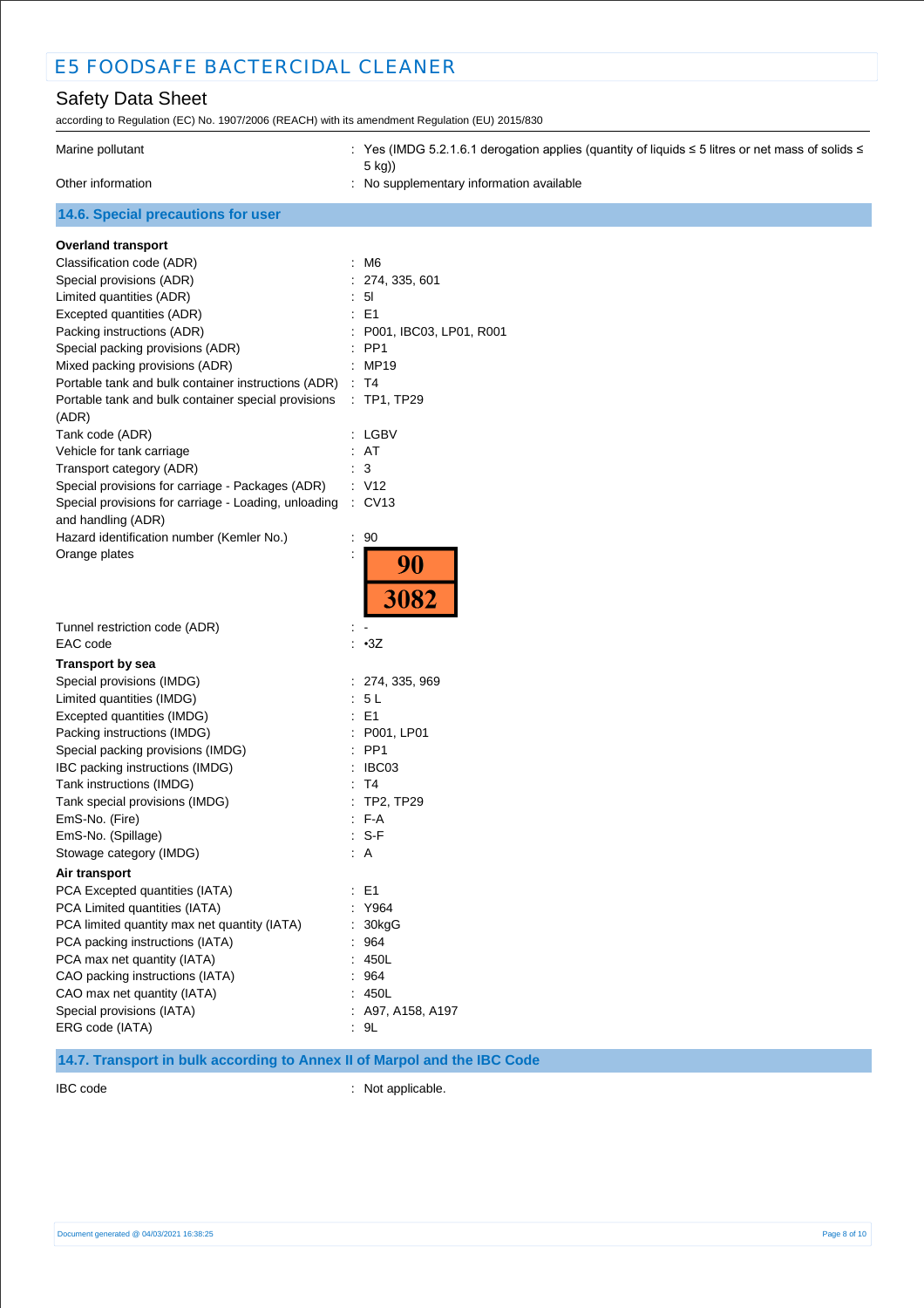## Safety Data Sheet

according to Regulation (EC) No. 1907/2006 (REACH) with its amendment Regulation (EU) 2015/830

### **SECTION 15: Regulatory information**

**15.1. Safety, health and environmental regulations/legislation specific for the substance or mixture**

### **15.1.1. EU-Regulations**

Contains no REACH substances with Annex XVII restrictions

Contains no substance on the REACH candidate list

Contains no REACH Annex XIV substances

Substances subject to Regulation (EU) No 649/2012 of the European Parliament and of the Council of 4 july 2012 concerning the export and import of hazardous chemicals: Didecyldimethylammonium chloride (7173-51-5)

Contains no substance subject to Regulation (EU) No 2019/1021 of the European Parliament and of the Council of 20 June 2019 on persistent organic pollutants

#### **15.1.2. National regulations**

#### **United Kingdom**

British National Regulations : Commission Regulation (EU) 2015/830 of 28 May 2015 amending Regulation (EC) No 1907/2006 of the European Parliament and of the Council on the Registration, Evaluation, Authorisation and Restriction of Chemicals (REACH). Classification Labelling Packaging Regulation; Regulation (EC) No 1272/2008. Detergent Regulation (648/2004/EC).

#### **15.2. Chemical safety assessment**

No additional information available

### **SECTION 16: Other information**

| Full text of H- and EUH-statements: |                                                                   |  |
|-------------------------------------|-------------------------------------------------------------------|--|
| Acute Tox. 4 (Oral)                 | Acute toxicity (oral), Category 4                                 |  |
| Aquatic Acute 1                     | Hazardous to the aquatic environment - Acute Hazard, Category 1   |  |
| Aquatic Chronic 1                   | Hazardous to the aquatic environment - Chronic Hazard, Category 1 |  |
| Aquatic Chronic 2                   | Hazardous to the aquatic environment - Chronic Hazard, Category 2 |  |
| Eye Dam. 1                          | Serious eye damage/eye irritation, Category 1                     |  |
| Eye Irrit. 2                        | Serious eye damage/eye irritation, Category 2                     |  |
| Skin Corr, 1B                       | Skin corrosion/irritation, Category 1, Sub-Category 1B            |  |
| H302                                | Harmful if swallowed.                                             |  |
| H314                                | Causes severe skin burns and eye damage.                          |  |
| H315                                | Causes skin irritation.                                           |  |
| H318                                | Causes serious eye damage.                                        |  |
| H319                                | Causes serious eye irritation.                                    |  |
| H400                                | Very toxic to aquatic life.                                       |  |
| H410                                | Very toxic to aquatic life with long lasting effects.             |  |
| H411                                | Toxic to aquatic life with long lasting effects.                  |  |

**Classification and procedure used to derive the classification for mixtures according to Regulation (EC) 1272/2008 [CLP]:** Skin Irrit. 2 **H315** Calculation method Eye Dam. 1 **Exercise Exercise Service Calculation method** Review Research Review Research Review Review Review R Aquatic Acute 1 March 200 H400 Calculation method Aquatic Chronic 2 H411 Calculation method